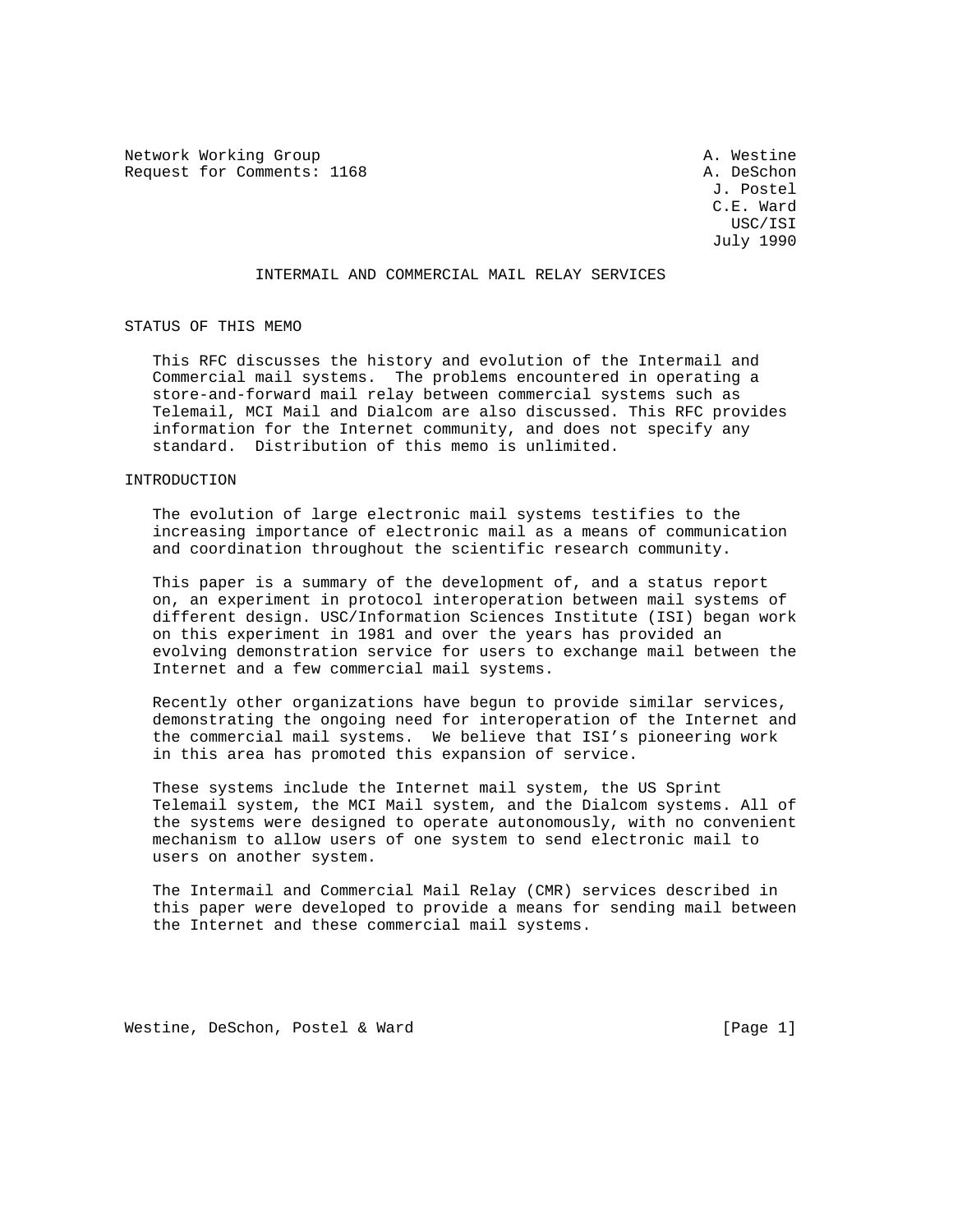The Internet is an interconnected system of networks using the SMTP mail protocol, which includes the ARPANET, MILNET, NSFNET, and about 700 other networks; mail relays allow the exchange of mail with BITNET, CSNET, and the UUCP networks as well. To the users, this Internet looks like one large mail system with at least 100,000 computers and at least 400,000 users. Figure 1 illustrates the path of a message sent by a user on one Internet host to a user on another Internet host. For more details on the Internet and connected networks (see Appendix A).

 As commercial mail systems came into popular use, it became clear that a mail link between the Internet and the commercial mail systems was necessary (see Appendix B). More and more commercial and research entities needed to communicate with the Internet research community, and many of these organizations (for one reason or another) were inappropriate candidates for Internet sites. The Intermail and CMR services allow these groups to communicate with Internet users by purchasing electronic mail services from commercial companies.

#### INTERMAIL

 Intermail is an experimental mail forwarding system that allows users to send electronic mail across mail system boundaries. The use of Intermail is nearly transparent, in that users on each system are able to use their usual mail programs to prepare, send, and receive messages. No modifications to any of the mail programs on any of the systems are required. However, users must put some extra addressing information at the beginning of the body of their messages.

<<< Figure 1 - Internet to Internet Mail >>>

 The earliest version of Intermail was developed in 1981, by Jon Postel, Danny Cohen, Lee Richardson, and Joel Goldberg [1]. It ran on the TOPS-20 operating system and was used to forward VLSI chip specifications for the MOSIS project between the ARPANET and the Telemail system. The original addressing model used in this system was called "Source Route Forwarding". It was developed to handle situations in which a message might travel multiple hops before reaching its destination.

 Later, in 1983, Annette DeSchon converted Intermail into a more general-purpose mail-forwarding system, supporting forwarding between the Internet mail system and three commercial mail systems: Telemail, MCI Mail, and Dialcom [3,4].

Westine, DeSchon, Postel & Ward [Page 2]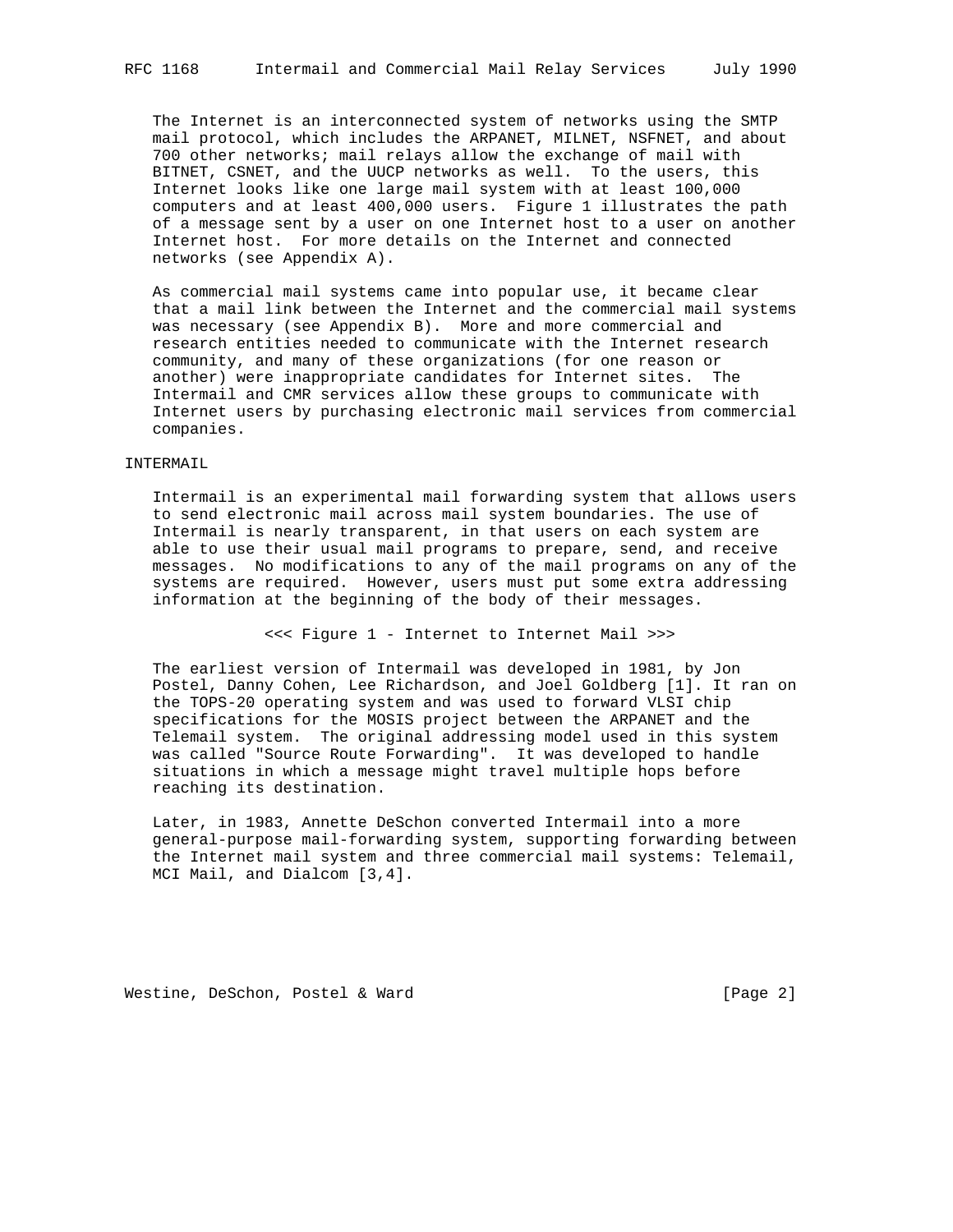As it became apparent that the level of generality of Source Route Forwarding was not needed, and as Intermail gained acceptance among users, an easier approach to addressing was developed. The new addressing model is called "Simple Forwarding". This form of addressing, like Source Route Forwarding, appears at the beginning of the text of each message. It can be used to include various Internet mail header fields in addition to the standard "To" and "Cc" address fields. This format also allows the use of special address formats, such as U.S. postal addresses and TELEX addresses, which are supported by the MCI Mail system. The Intermail system performed partially automated error handling. Error messages were created by the Intermail program and were then either approved or corrected by a human postmaster.

 Figure 2 illustrates the pathways between the user mailboxes in the commercial mail systems and the user mailboxes in the Internet via the Intermail accounts and program modules. Figure 3 shows the Intermail processing in more detail.

> <<< Figure 2 - Commercial Mail to Intermail >>> <<< Figure 3 - Intermail Processing >>>

## COMMERCIAL MAIL RELAY

 In 1988, the Commercial Mail Relay (CMR) was developed to run on a dedicated UNIX system, replacing the TOPS-20-based Intermail system. The CMR is a store-and-forward mail link between the Internet and two commercial systems, Telemail and Dialcom. The only remaining forwarding performed by the TOPS-20 Intermail system is in support of the MCI Mail system. (This is planned for conversion to the CMR.) The CMR supports relay-style addressing in the "Internet to commercial system" direction, as well as Simple Forwarding in both directions. One advantage of relay-style addressing is that users from different commercial systems can appear on Internet mailing lists. Another advantage is that the reply features of most Internet user applications can be used by Internet users to respond to mail that originated on a commercial system. Unfortunately, since we do not have access to the address-parsing software on the commercial systems, it is not possible for users of the commercial systems to enter addresses directly into the message header, and they must continue to use Simple Forwarding.

 The CMR supports automated error handling, which enables the system to provide faster turnaround on messages containing addressing errors, and requires much less intervention from a human postmaster.

Westine, DeSchon, Postel & Ward [Page 3]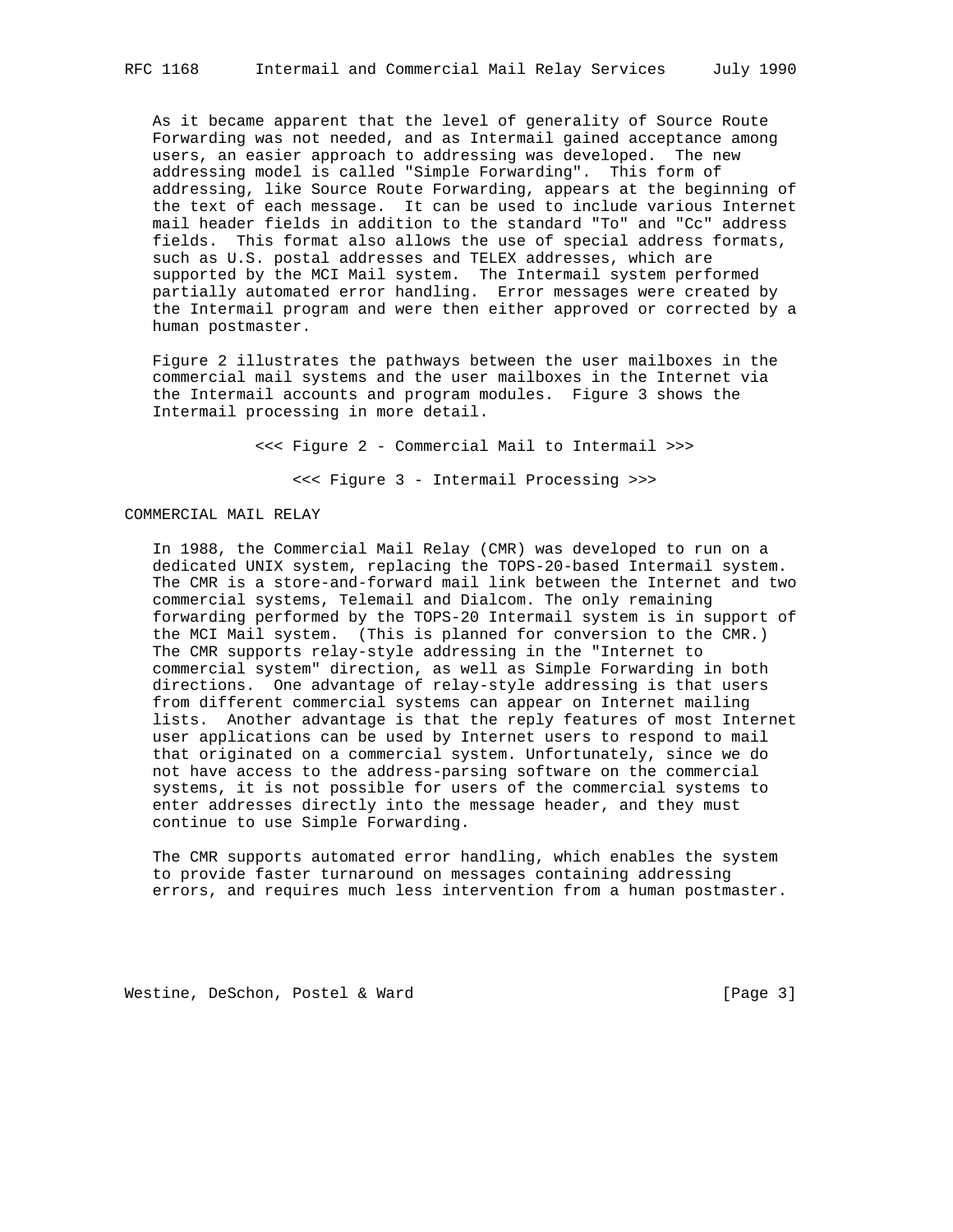# DESCRIPTION OF THE CMR SYSTEM

 The Multi-channel Memo Distribution Facility (MMDF) is used as the system mail software because of its notion of separating the mail queue into separate channels [5]. This makes it easy to dedicate a channel/queue combination to each commercial system. Internet mail comes in over the standard SMTP port, and the system parses the destination address, queuing the message in the proper outgoing queue. A tag can be added to outgoing traffic so that replies can be made without any special processing at the destination site.

 The CMR uses a relay mailbox on each commercial system. Commercial users send mail to this mailbox with a Simple Forwarding Header (SFH) at the head of their message text. Each channel, in addition to sending outgoing mail into the commercial system, reads all messages in the relay mailbox and places them in a spool file in the CMR host computer.

 The processing of the spool file is performed by a single daemon. It parses each commercial system message header to find the sender and subject, then it searches for and processes the SFH. The SFH contains the destination Internet addresses. Figure 4a illustrates the path of mail from the Internet to the commercial sytems. Figure 4b illustrates the path from the commercial systrems to the Internet. Note: MCI Mail is not yet implemented.

 The CMR employs a simple accounting mechanism: a shell script counts the number of times a string marker occurs in the MMDF logs. At the end of the month, another script uses an "awk" program to total the number of messages sent and received with each commercial system. The Commercial Mail Relay is being developed by Craig E. Ward. Ann Westine served as the Postmaster for both Intermail and the CMR until March 1989. Currently, our Action Office serves as Postmaster. Questions may be sent to "Intermail-Request@ISI.EDU".

<<< Figure 4a - The Internet to Commercial Systems >>>

<<< Figure 4b - Commercial Systems to the Internet >>>

#### COMMERCIAL SYSTEMS SERVED

 The CMR provides mail relay service between the Internet and two commercial electronic mail systems: the US Sprint Telemail system and the Dialcom system. A CMR connection to MCI Mail is under development. MCI Mail is currently served by the TOPS-20 Intermail system. See Appendix C for recent traffic data.

Westine, DeSchon, Postel & Ward [Page 4]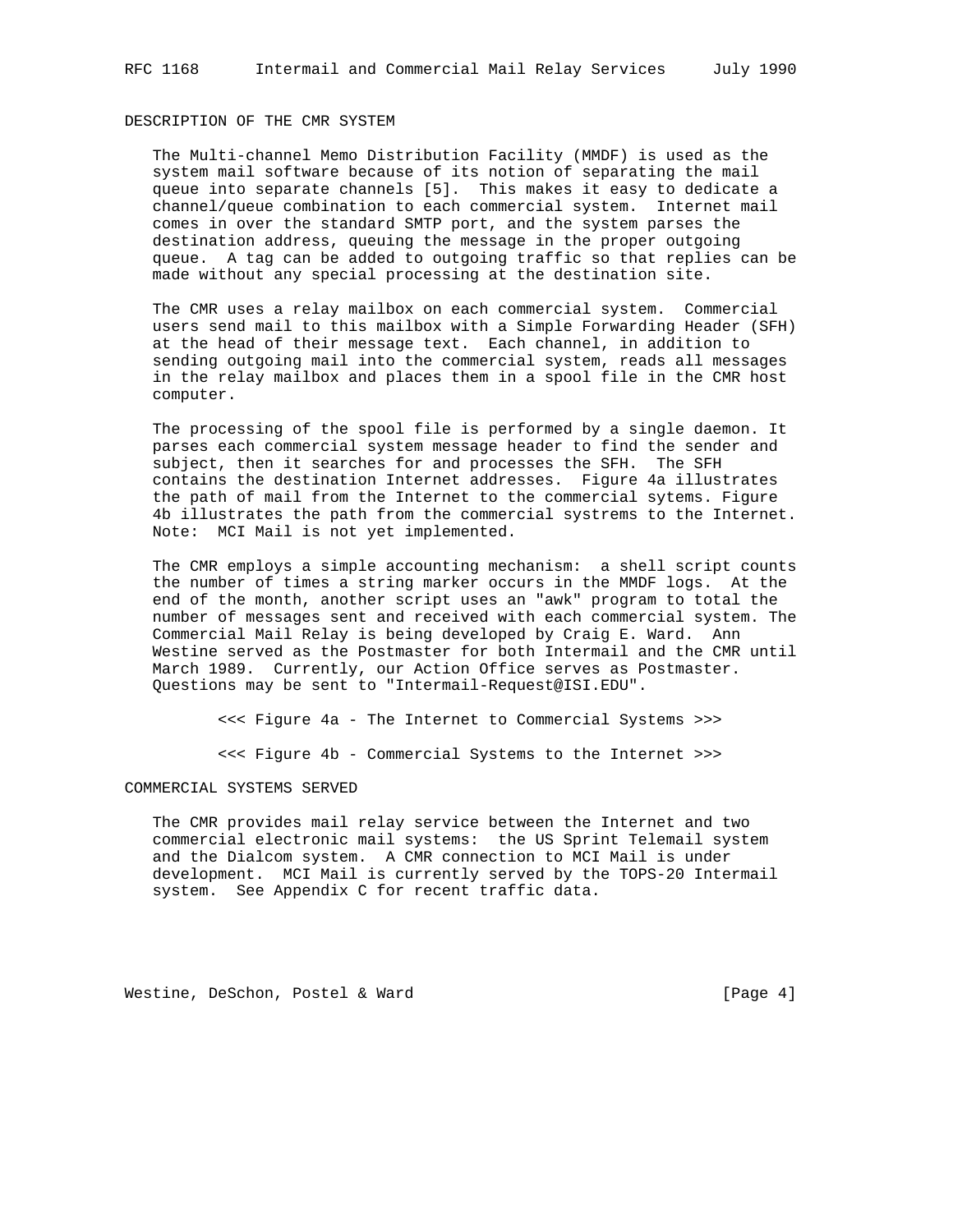Telemail is an international commercial service. Some of the Telemail systems served by the CMR include MAIL/USA, NASAMAIL/USA, and GSFC/USA. Some government agencies, such as NASA and the Environmental Protection Agency, have dedicated Telemail systems. Companies also exist that purchase bulk services from Telemail and resell the service to individuals. Omnet's Sciencenet is a very popular example of this type of service.

 Dialcom is a commercial service similar to Telemail in that it has facilities for allowing groups to purchase tailored services, and some government agencies (such as the National Science Foundation and the U.S. Department of Agriculture) have special group-access plans. The IEEE Computer Society also has a dedicated group service, called IEEE Compmail, which is open to members of the IEEE Computer Society.

 MCI Mail is operated by MCI and is marketed to large companies as well as individual users.

 Specific examples of the users of Intermail and the CMR are as follows:

 1) Scientists in Oceanography, Astronomy, Geology, and Agriculture use Intermail and the CMR to communicate with colleagues. Many of these scientists have accounts on "Sciencenet", which is actually part of a Telemail system administered by Omnet.

 (2) The IEEE Computer Society's publication editors use the Dialcom system "Compmail" to manage the papers being prepared for their numerous publications. Many of the authors are in university departments with access to the Internet. Intermail and the CMR support a significant exchange of large messages containing manuscripts.

 (3) NASA uses Telemail systems for its own work and has extensive exchanges through its own relay service, as well as Intermail and the CMR, for communicating with university scientists on the Internet.

 Other developments to interoperate between the Internet and Commercial mail systems are:

- (1) The Merit gateway to Sprintmail and IEEE Compmail
- (2) The CNRI gateway to MCI Mail
- (3) The Ohio State University gateway to Compuserve, and,
- (4) NASA-Ames gateway to Telemail

Westine, DeSchon, Postel & Ward [Page 5]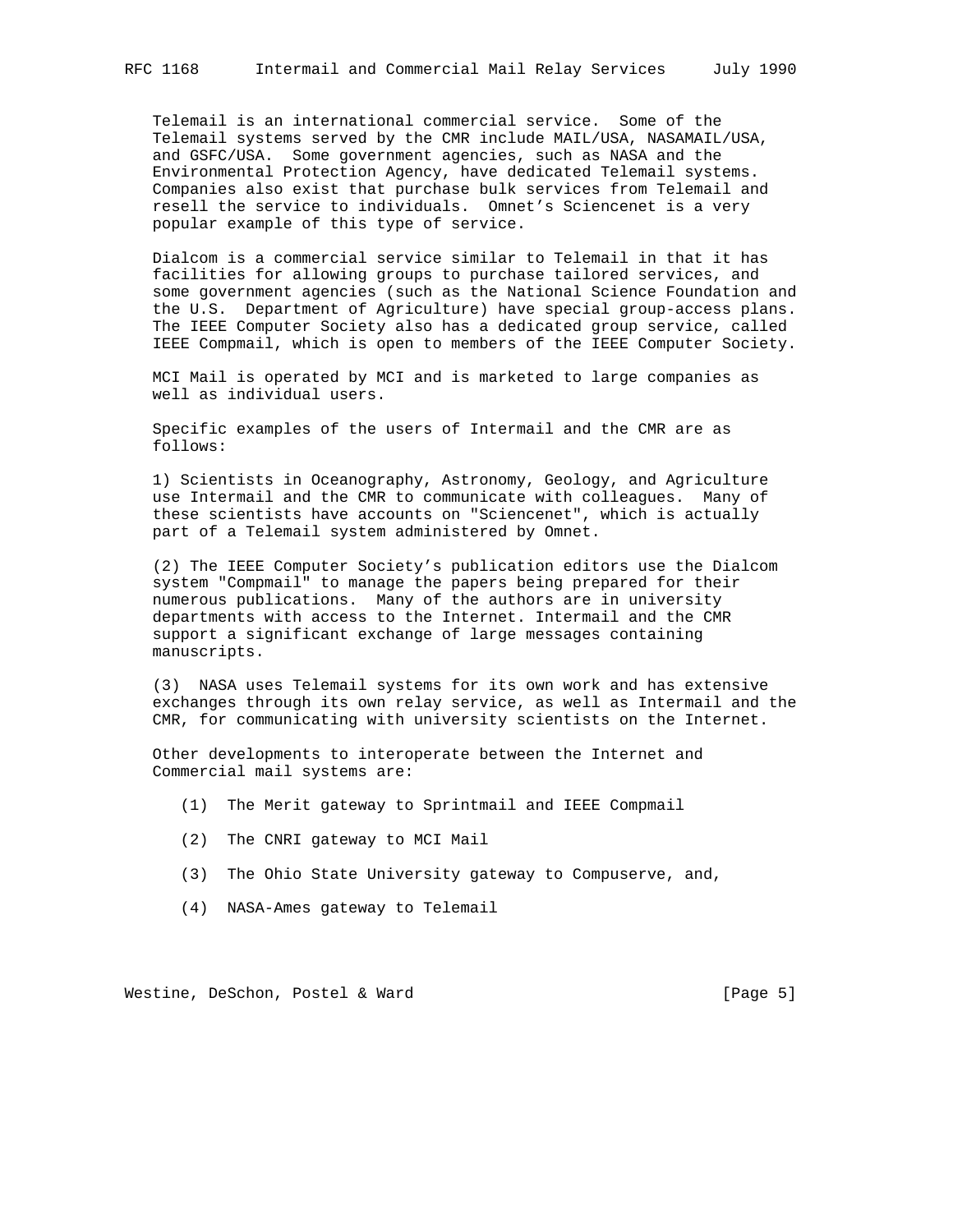ACCEPTABLE USE POLICY FOR INTERMAIL AND THE CMR

 The Internet is composed of many networks sponsored by many organizations. However, all the Internet's long-haul networks are provided by U.S. government agencies. Each of these agencies limits the use of the facilities it provides in some way. In general, the statement by an agency about how its facilities may be used is called an "Acceptable Use Policy".

 The various agencies involved in the Internet are currently preparing their Acceptable Use Policy statements. Most of these are in draft form and have not been released as official agency statements as yet. None of these policies are currently available as online documents.

 In the least restrictive case, all bona fide researchers and scholars, public and private, from the United States and foreign countries (unless denied access by national policy) are allowed access.

 The Intermail and Commercial Mail Relay (CMR) systems at ISI are resources provided by the Defense Advanced Research Projects Agency (DARPA) for computing and communication. Use of these resources must be limited to DARPA-sponsored work or other approved government business (or must otherwise meet the acceptable use policy of DARPA), only.

 However, DARPA, as a member of the Federal Research Internet Coordinating Committee (FRICC), has agreed to the FRICC draft policy for communication networks, which provides in part that: "The member agencies of the FRICC agree to carry all traffic that meets the Acceptable Use Policy of the originating member agency".

 Thus, e-mail messages (i.e., "traffic") that meet the Acceptable Use Policy of an agency and pass through some facility of that agency (i.e., "the originating member") on the way to Intermail or CMR are allowed.

 The current member agencies of the FRICC are DARPA, NSF, DOE, NASA, and NIH.

 BITNET and UUCP (and other) networks are interconnected to the Internet via mail relays. It is the responsibility of the managers of these mail relays to ensure that the e-mail messages ("traffic") that enter the Internet via their mail relays meet the Acceptable Use Policy of the member agency providing the Internet access.

Westine, DeSchon, Postel & Ward [Page 6]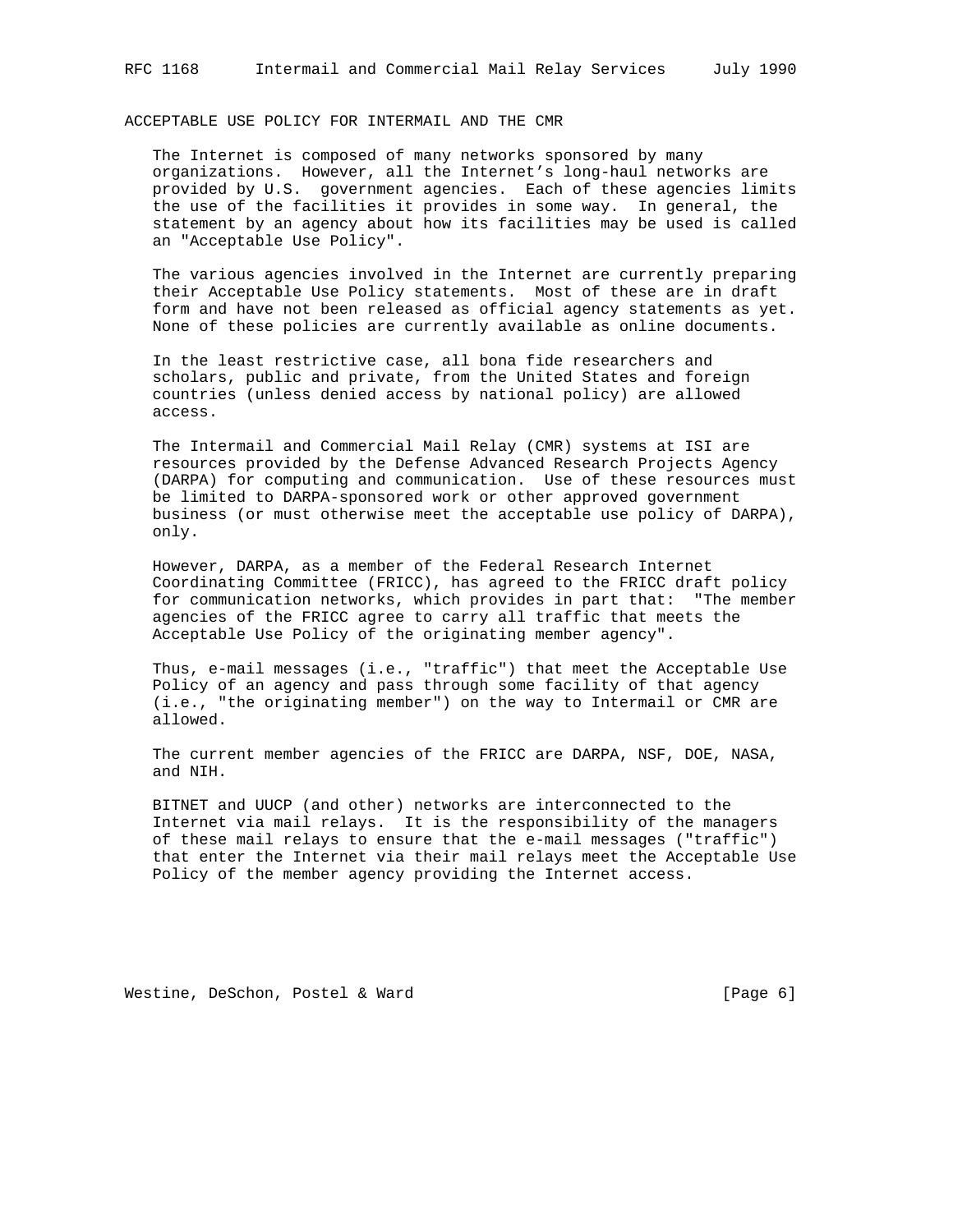In addition, we cannot allow CMR or Intermail to be used simply as a bridge between two commercial systems, even though CMR has this technical capability. At least one end of the communication must be related to FRICC acceptable use.

DETAILS OF CMR SYSTEM USE

 The CMR host computer is Internet host INTERMAIL.ISI.EDU (128.9.2.203). The users of the commercials system are required to know the proper gateways between the Internet and other networks such as BITNET, CSNET, or UUCP. Users on networks interconnected to the Internet likewise need to know how to reach the Internet to send mail through INTERMAIL.ISI.EDU to a commercial system.

 The relay connection to Telemail is through their host TELEMAIL/USA. The general syntax for Telemail addresses is "[USER/ORGANIZATION]HOST/COUNTRY", making the full address for the relay mailbox:

[INTERMAIL/USCISI]TELEMAIL/USA

 Users across the entire Telemail service can send mail to this address. Users on the TELEMAIL host need only send to INTERMAIL.

 Internet users can use the basic Telemail format, append a "%TELEMAIL" to it, and mail to the resulting address as if it really existed on INTERMAIL.ISI.EDU, e.g.:

#### [CWARD/USCISI]TELEMAIL/USA%TELEMAIL@INTERMAIL.ISI.EDU

 Note that the CMR system will accept anything before the "%TELEMAIL", that is, the CMR does not validate Telemail addresses before transmitting them to Telemail.

 The CMR handles Dialcom mail delivery in a similar way, but this system has what might be called "virtual hosts". Groups can be set up with an alias system to allow easier intra-group access. For example, both NSF and USDA share the same Dialcom host (157); but, while both groups send relay messages to Intermail, their actual fully qualified Dialcom mailboxes are different. For example, NSF's mailbox is NSF153, and USDA's mailbox is AGS9999.

 Mail going in either direction may use an embedded Simple Forwarding Header. An SFH must be the first part of the message text. It starts with a "Forward:" field followed by a "To:" field. "Cc:", "Subject:", and other fields may follow the "To:" fields. The SFH is terminated by a blank line.

Westine, DeSchon, Postel & Ward [Page 7]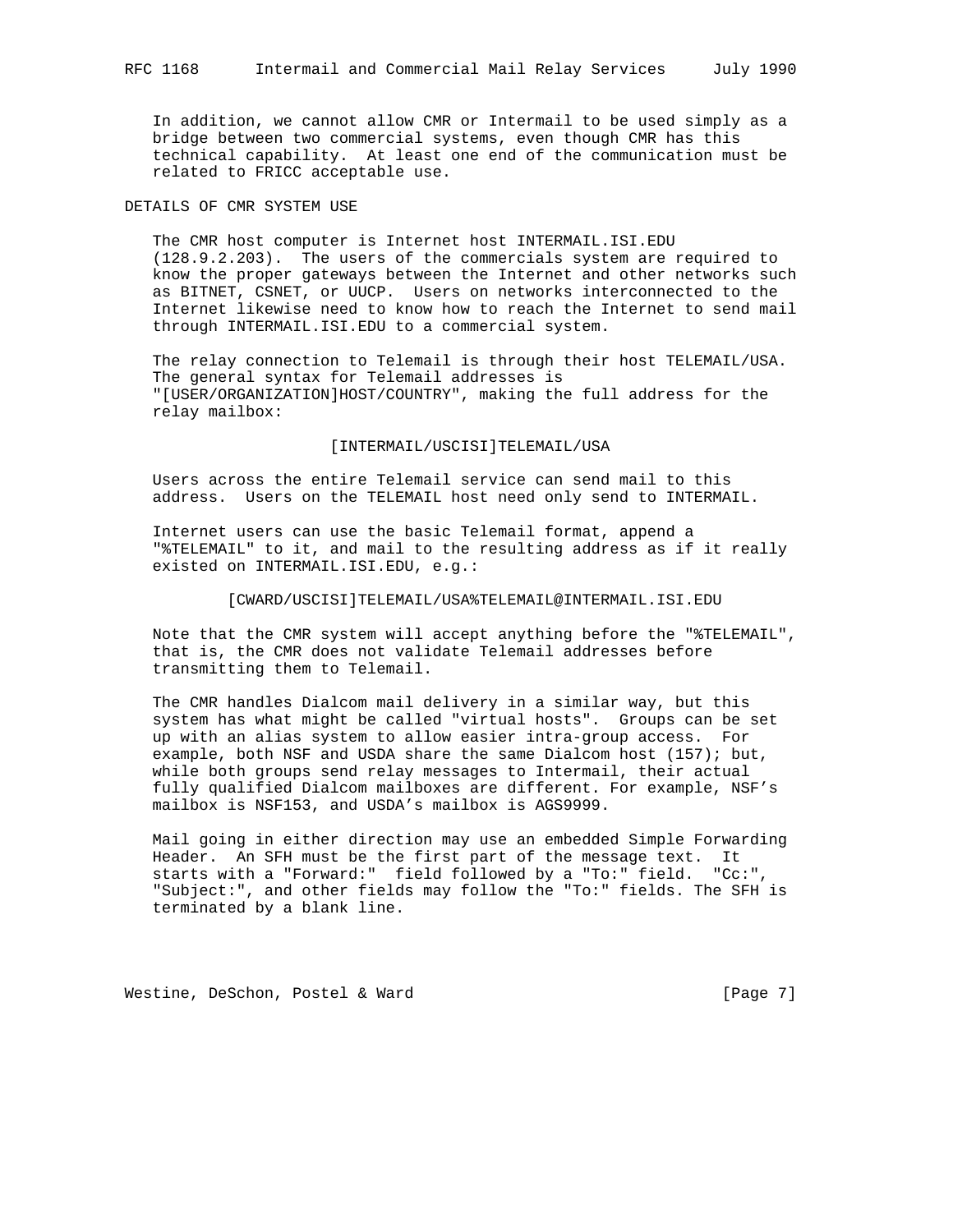This is a template of an SFH:

 Forward: Destination-Network To: User@host1, User@host2, User2@host2 Cc: User@host1 Subject: This subject supercedes the subject in the host net header <Blank-Line>

 Dialcom syntax is "Host-ID:User-ID", for example, 134:ABC1234. This format will work from any Dialcom host; but users in the same group as ABC would be able to use the user name, for example, JSMITH.

 Using the SFH format, mail to a Dialcom system could be sent as follows:

 To: Intermail@ISI.EDU Subject: Test Message

 Forward: Compmail To: 134:ABC1234

Here is the text of the message.

 Proper destination network names include ARPA, Telemail, Compmail, NSF-Mail, and USDA-Mail.

 It is possible for a user to make mistakes at many points in the process. Errors are handled as automatically as possible by the CMR. Many errors are caught in the standard Internet mail traffic, and users receive the usual error messages from the system. Messages with incorrect commercial system addresses or faulty SFHs are also automatically returned to sender. Messages that the software cannot handle are sent to the CMR's user-service mailbox, Intermail- Request@ISI.EDU. This mailbox has been set up to take care of user problems and to be a central distribution point for user instructions.

## PROBLEMS

 Several problems arise from the store-and-forward nature of the CMR. One of the biggest is that almost all of the commercial systems lack a machine-to-machine interface -- the CMR software must mimic a human user of the commercial system. Another problem is that the Internet and a commercial system have different forms (or syntax) for electronic mail addresses. A major goal of the CMR project is to make the link between networks as transparent as possible, allowing Internet users to use off-the-shelf mail programs. Making commercial

Westine, DeSchon, Postel & Ward [Page 8]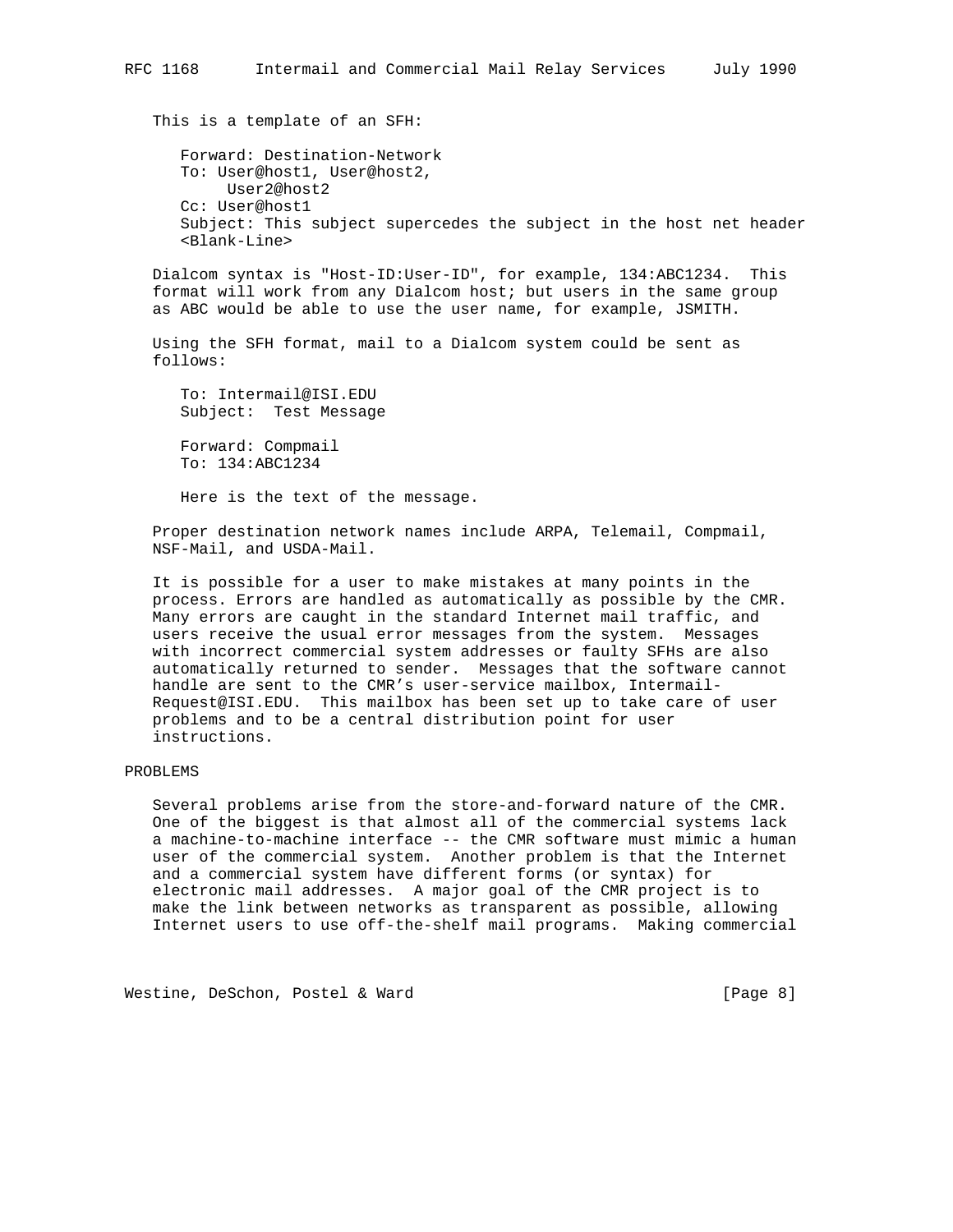address formats fit the Internet standard is a major task [2].

 Compatibility with Internet addressing standards is also a concern. The commercial accounts are not able to take advantage of the transparency features of the Domain Name System (DNS) (see Appendix D); and some commercial addresses are incompatible with the Internet syntax--this requires Internet users to continue using the older methods.

 Another general problem to be solved is to reduce the amount of time needed to maintain the system. Because most commercial systems force our software to mimic a human user, automatic error detection and handling are quite complex. The Intermail system requires human intervention in processing failed mail. A goal of the CMR is to fully automate these processes.

 A related problem facing the CMR, as well as its predecessor Intermail, is the frequency with which commercial systems change their software. The changes are usually minor and do not bother most human users; however, the CMR depends on being able to recognize certain strings. To avoid the necessity of rebuilding the whole CMR when these strings change, most of the string markers are stored in ASCII files that are read at run time.

 The translation of commercial system addresses has created a new set of problems, most of which are caused by the use of "special" characters by the commercial systems.

 Telemail uses square brackets ("[" and "]") around user names. While these characters are not special by Internet standards when found in the local part of an address, many (perhaps most) Internet mailers refuse to accept these characters unless they are quoted. MMDF was modified locally to correct this.

 The square bracket problem is even worse for users of IBM mainframe machines, many of which are used on BITNET. The square bracket is not a printable character on many BITNET IBM hosts, and all kinds of strange addresses can result from its use.

 The colon is another example. Dialcom uses it as the delimiter between host and mailbox. However, the colon is a special character in the Internet mail standard [2]. Users can avoid this problem by using the SFH and placing the Dialcom address at the beginning of the message text. Although the CMR can accept addresses with colons, many Internet hosts and relays are unable to accept addresses that contain colons. Mail with colons in the address fields is often rejected by Internet hosts and is returned to the Intermail-Request mailbox for error processing. This can cause significant delays.

Westine, DeSchon, Postel & Ward [Page 9]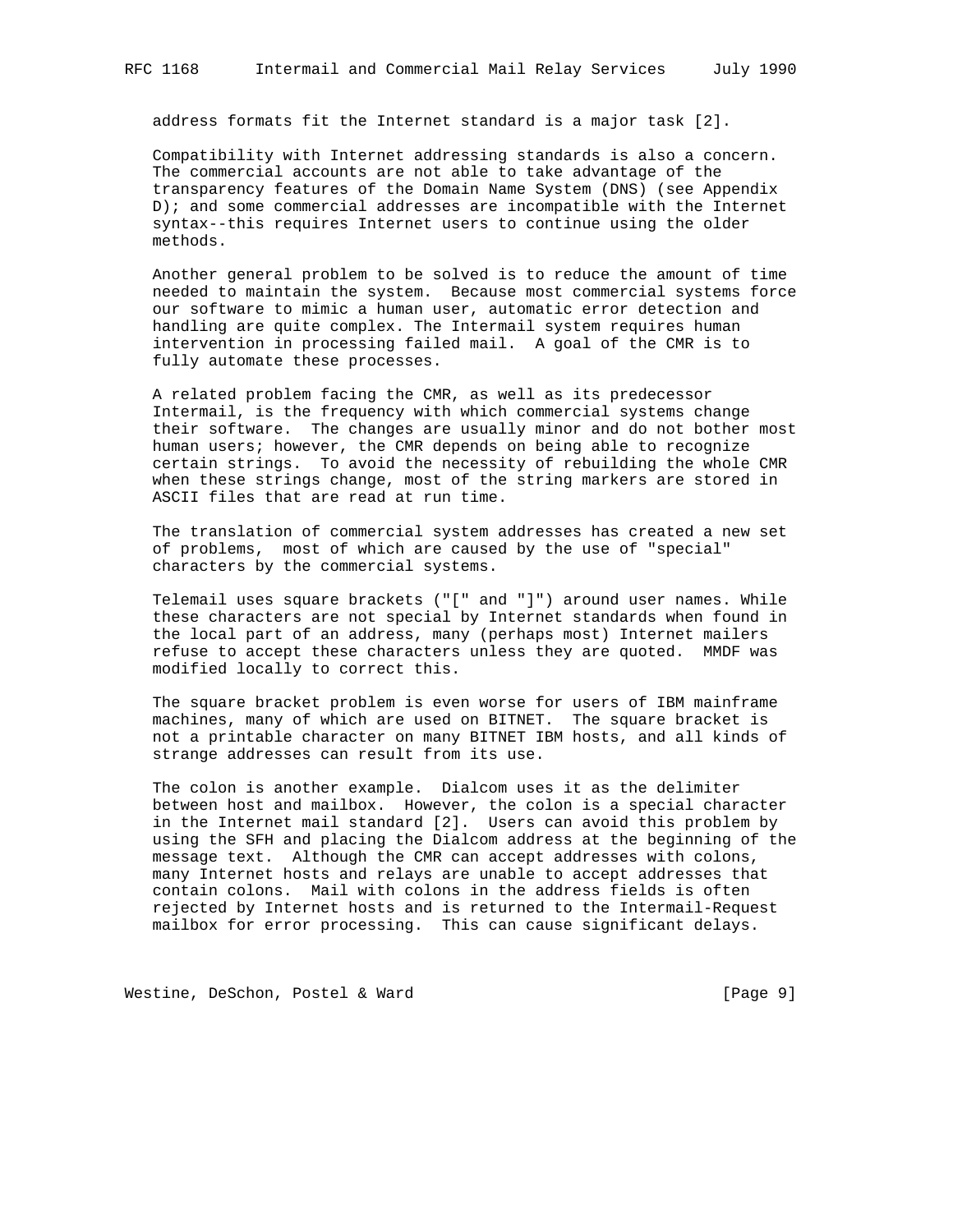Problems have also been caused by confusion about which hosts are mail relays between the Internet and other systems compatible with the Internet mail standard [2]. (e.g., BITNET, UUCP, and CSNET). When the CMR was implemented, a decision was made that the CMR would not keep track of these mail relays. When a relay is changed, as the BITNET mail relays were in 1988, mail may be rejected because the host either no longer exists or refuses the mail.

 The mail relay problem is a subset of the larger problem of communicating information about new features and changes to the user community. Virtually none of the users of the CMR are local. Many are hidden behind the veil of the commercial system. (Dealing with commercial system customer support people has proven to be frustrating -- few of them seem to understand the concept of machine-to-machine exchanges.) Enhancements to commercial software that necessitate minor changes can disrupt some CMR users for days.

 Another problem that has not been adequately solved is validation of commercial system addresses and processing of failed commercial system mail. The Telemail system will not validate a user/host combination until after the full text of the message has been transmitted. If a long message is sent to an invalid address, it can be very expensive in terms of wasted time and connect charges.

 Telemail also gives inadequate information when the host is correct but the user name is not. The failed mail notice received from Telemail is of little use to either a human reader or the CMR software. The only information that Telemail returns is the message ID number -- it provides no subject, and no text to distinguish the message from the numerous others that pass through the mailbox.

 Dialcom does a better job of validating addresses. If an address is not recognized, the system immediately prompts for a correction. A simple <RETURN> will delete the invalid address from the list.

 The commercial systems are geared for paying customers to send and receive mail to other paying customers. They are not equipped to handle reverse billing, or "collect calls." ISI is currently charged for connect time needed to transmit and receive mail to and from other Internet sites. A possible solution to this problem would be to extend the CMR. to include accounting and billing procedures that would pass the costs of CMR to its users.

 What had been GTE Telemail became Sprint SprintMail, Telenet became Sprintnet, and the host TELEMAIL/USA became SM66/USA.

 In April 1990, Sprint installed its X.400 implementation. For the time being, the old-style Interconnect syntax will work. The CMR

Westine, DeSchon, Postel & Ward [Page 10]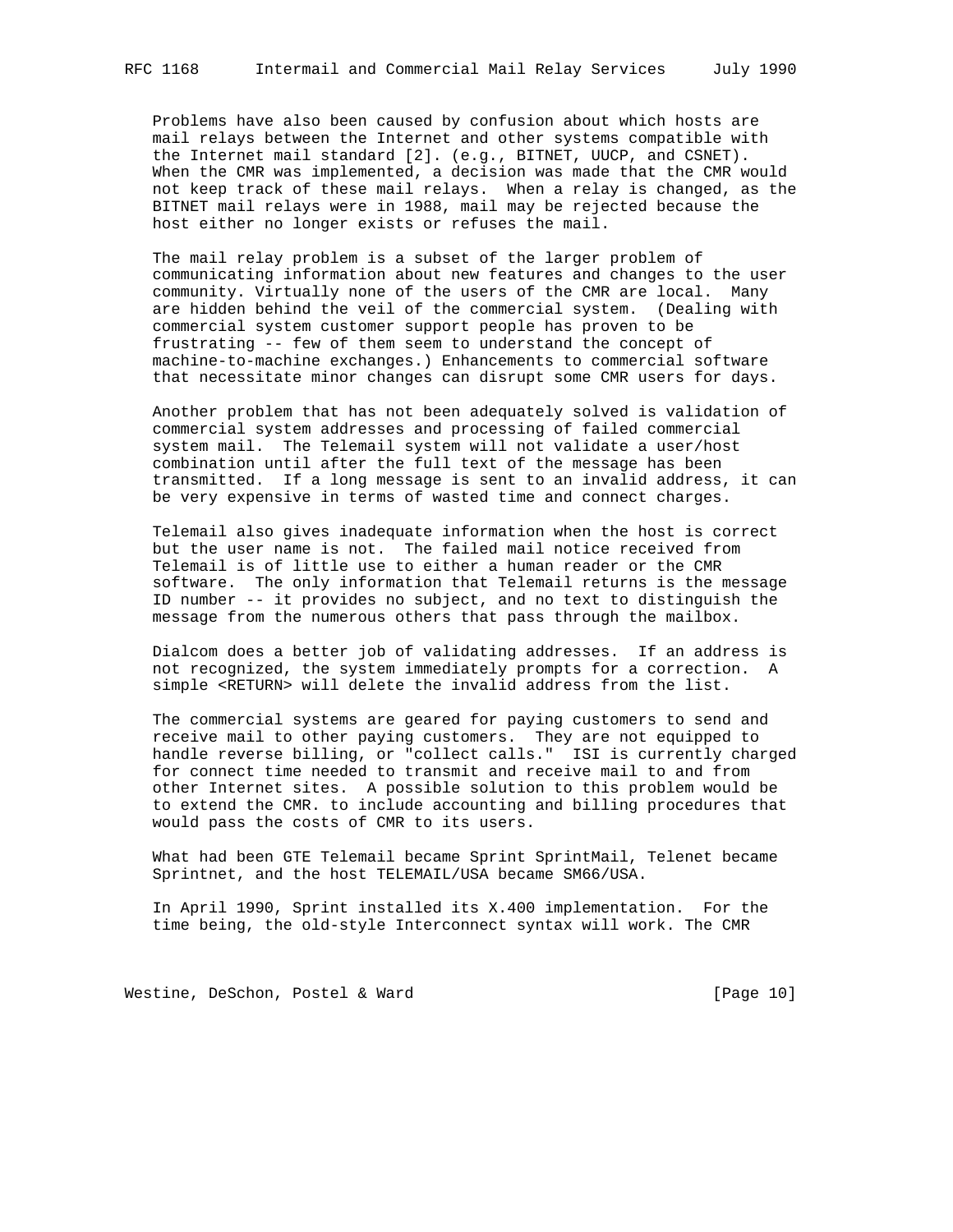telemail channel and the Simple Forwarding Header (SFH) processor, were modified to accept either format in the SprintMail "From" field.

Sprint uses the following syntax for X.400:

(O:USCISI,UN:INTERMAIL,TS:SM66)

The SFH processor will "translate" this into:

/O=USCISI/UN=INTERMAIL/TS=SM66/%TELEMAIL

 The channel program will reverse the process. In the translation, parentheses become slashes, colons become equal signs and commas become slashes and vice versa.

 Unfortunately, the translation algorithm is not foolproof. A Sprint/Internet relay did not use the same field names and values as those in SprintMail. Consequently, a CMR translated address can not be sent unmodified to Sprint's relay, Sprint.COM, and Sprint.COM processed addresses cannot be sent unmodified to the CMR.

 From experimentation, the modifications necessary to a CMR processed address to make it acceptable to Sprint.COM are (1) take the "non standard" X.400 fields of "UN" and "TS" and prepend "DD." to them, (2) add the country field and code (C:US) and (3) add the Telemail administrative domain name (ADMD:Telemail). The above example would become:

/O=USCISI/DD.UN=INTERMAIL/DD.TS=SM66/ADMD=TELEMAIL/C=US/@Sprint.COM

 The country code must be changed from "US" to "USA." The CMR queue name must also be appended: "%TELEMAIL."

 The situation is further complicated by Sprint's decision to only relay mail to and from its own administrative domain. Other X.400 ADMDs may be added in the future if payment problems can be overcome.

 SprintMail encoded Internet addresses are not parsed correctly by the SFH processor, but that should not be a major problem -- who on the Internet is going to send to the commercial side of the relay?

 When the NSF decided to terminate NSFMAIL, it became clear that the CMR Project needed a way to get news out to the commercial users. The CMR channel programs now are able to append a news file to the end of messages going into the commercial networks. After transmitting a message, each channel checks for a news file with the channel name and if present, sends it.

Westine, DeSchon, Postel & Ward [Page 11]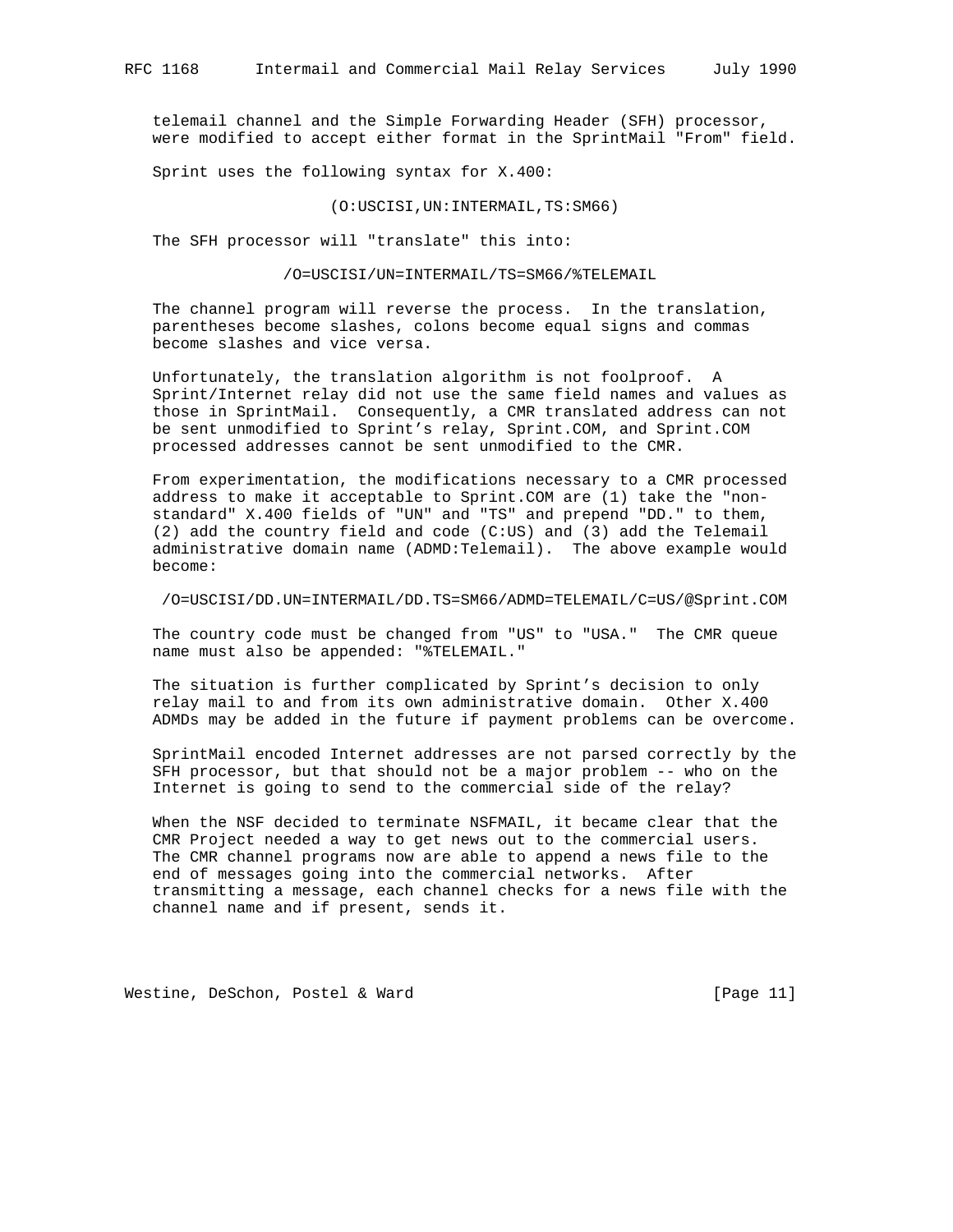The biggest costs of the CMR are the connect times to the Sprintnet X.25 network and the commercial machines. Making the CMR transmit faster is the current number one problem.

Three strategies are being pursued:

- Improve the implementation of the current method
- Change the method to take advantage of changes in the commercial software
- Upgrade the modems and increase the number of phone lines

 For a list of known problems or bugs in the CMR software, see the Appendix of the program logic manual [6].

FUTURE DIRECTIONS

 No software project is ever completed, and the CMR is no exception. There are many possible extensions, some more difficult than others.

 One addition that will be made to the CMR is a channel for interacting with MCI Mail. MCI Mail is one of the original TOPS-20 commercial systems that were serviced by Intermail; the CMR will need to replace this function before all of the TOPS-20 machines are removed from service on the Internet.

 The adaptability of the CMR is such that adding new commercial systems should not be a major problem. Additional commercial systems under consideration include General Electric's GENIE, Western Union's EasyLink, and Compuserve.

 One possible addition to the CMR system could be maintenance of a list of gateways. This would allow commercial system users to incorporate the native address formats of other networks into the SFHs. An advantage of this would be that users could simply tell the CMR to forward a message to BITNET, for example, and the CMR would find the gateway and properly format the address for that gateway.

 To increase the ease of use to Internet users, the system might treat each commercial system as an Internet host and create DNS database records for them. This would allow users to send mail to a non- Internet user at an Internet-style domain name.

 Another improvement would be the possibility of accepting X.400-style addressing. The current system rejects them.

Westine, DeSchon, Postel & Ward [Page 12]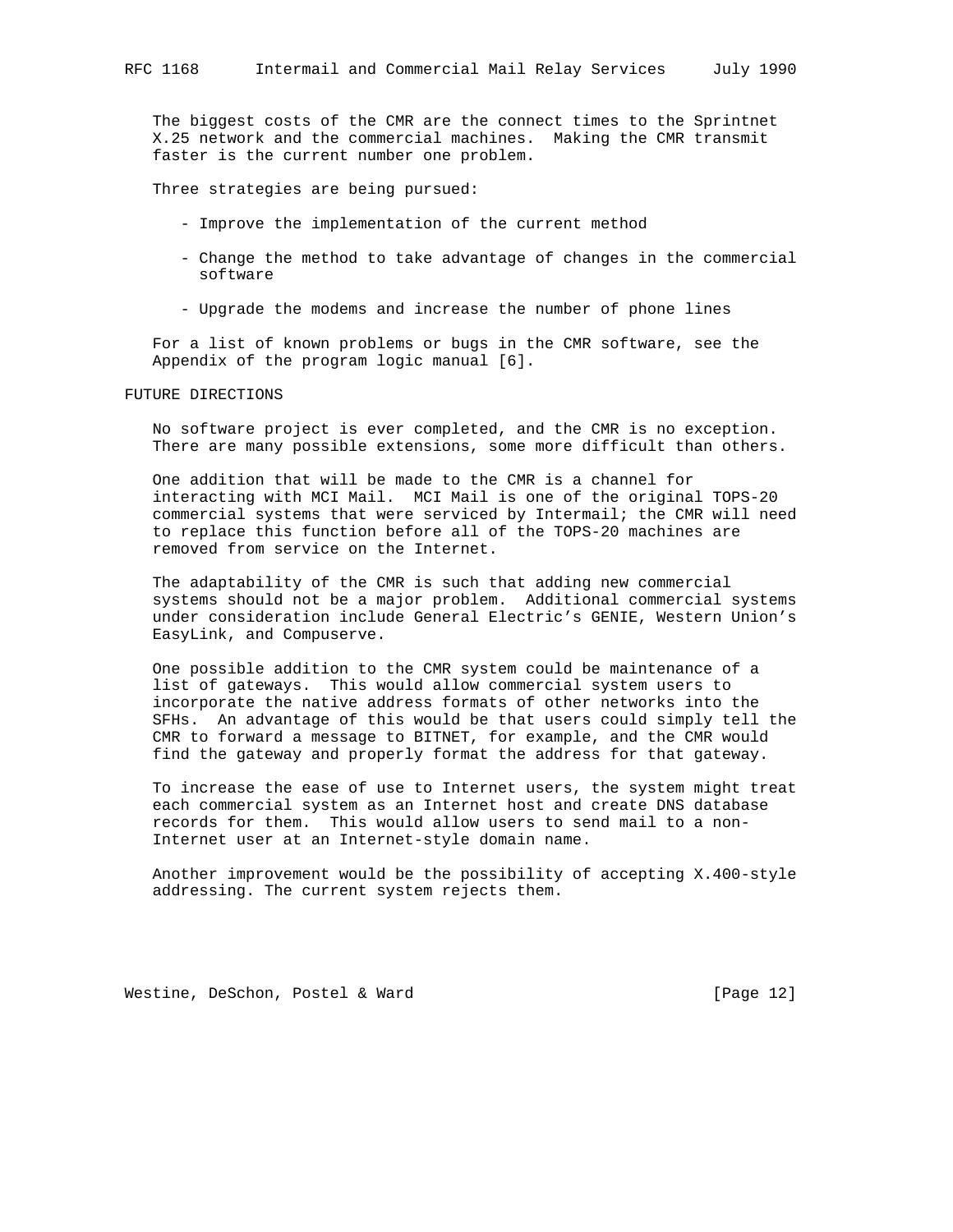In order to further reduce the hazards of string changes in the commercial system software, an AI component could be added to the commercial system interfaces. Such an AI component might be able to "figure out" what marker a new prompt represents and to remember it.

# ACCESS INFORMATION

 For instructions on how to use Intermail and CMR contact Intermail- Request@ISI.EDU.

#### REFERENCES

- [1] Cohen, D., "A Suggestion for Internet Message Forwarding for MOSIS", IEN-180, USC/Information Sciences Institute, March 1981.
- [2] Crocker, D., "Standard for the Format of ARPA Internet Text Messages", RFC-822, University of Delaware, August 1982.
- [3] DeSchon, A. L., "MCI Mail/ARPA Mail Forwarding", USC/Information Sciences Institute, ISI Research Report, RR-84-141, August 1984.
- [4] DeSchon, A. L., "INTERMAIL, An Experimental Mail Forwarding System", USC/Information Sciences Institute, ISI Research Report, RR-85-158, September 1985.
- [5] Kingston, D., "MMDF II: A Technical Review", Usenix Conference, Salt Lake City, August 1984.
- [6] Ward, C. E., "The Commercial Mail Relay Project: Intermail on UNIX", USC/Information Sciences Institute, 1988.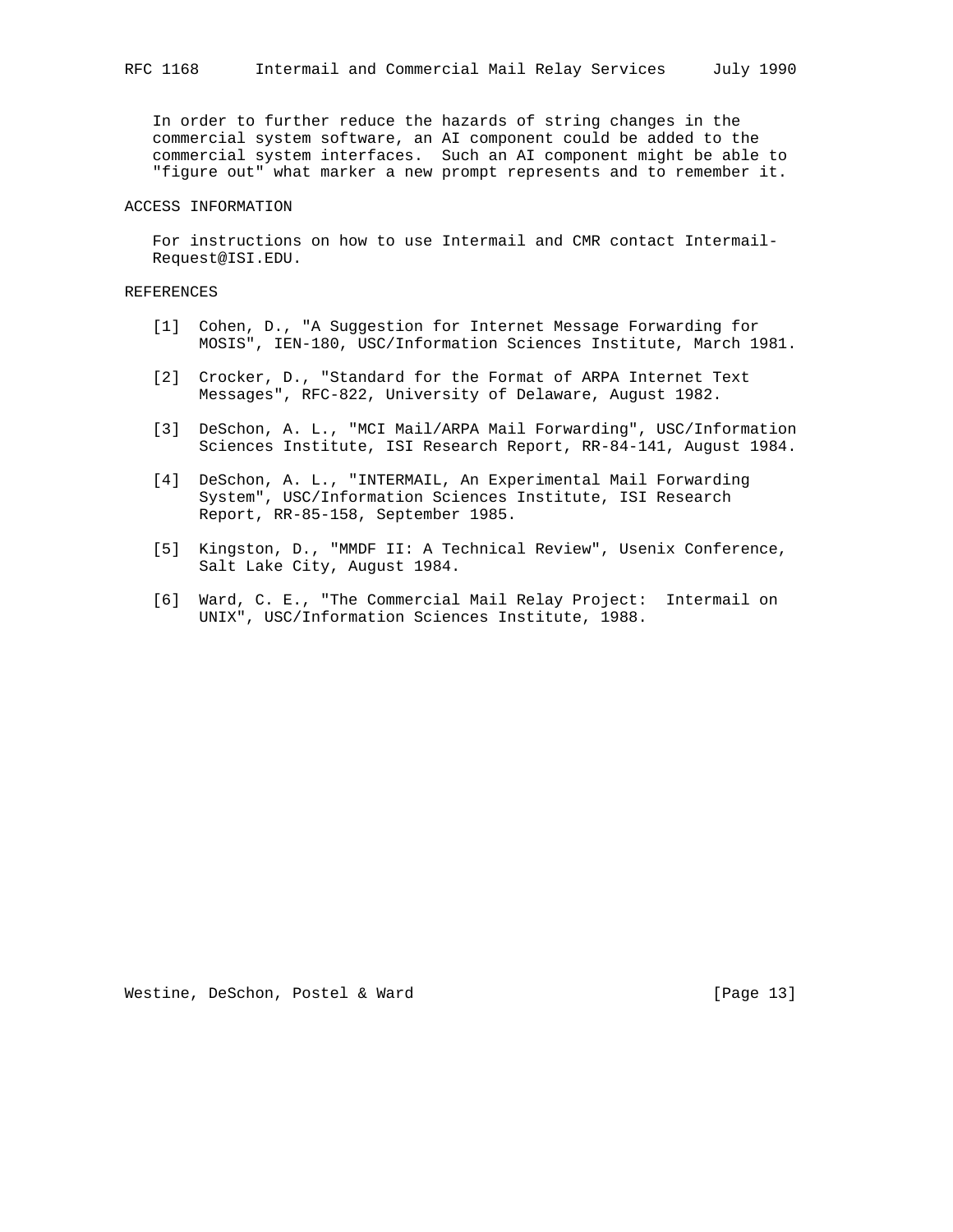## APPENDIX A

The Internet and Connected Networks

 The Internet is a network of networks interconnected by gateways or routers. The common element is the TCP/IP protocol suite. The Internet now includes approximately 800 networks and 100,000 host computers. The Internet is made up of local area networks in research institutes and university campuses, regional networks, and long-haul networks. These resources are supported by the using organizations and by several US goverment agencies (including DARPA, NSF, NASA, DOE, and NIH). The long-haul networks in the Internet are the ARPANET, the MILNET, the NSFNET Backbone, the NASA Science Internet (NSI), and the DOE Energy Science Network (ESNET).

 Other systems using TCP/IP or other protocols may be networks of networks or "internets" with a lower case "i". The capital "I" Internet is the one described above.

 There are other networks with (semi-) compatible electronic mail systems. These include BITNET (and EARN and NETNORTH), UUCP (and EUNET), CSNET, ACSNET, and JANET. Users of electronic mail may not necessarily be aware of the boundaries between these systems and the Internet.

 The Domain Name System (DNS) is a mechanism used in the Internet for translating names of host computers into addresses. The DNS also allows host computers not directly on the Internet to have registered names in the same style.

BITNET (Because It's Time NETwork)

 BITNET has about 2,500 host computers, primarily at universities, in many countries. It is managed by EDUCOM, which provides administrative support and information services. There are three main constituents of the network: BITNET in the United States and Mexico, NETNORTH in Canada, and EARN in Europe. There are also AsiaNet, in Japan, and connections in South America. Gateways exist between BITNET and the Internet. The most common gateway used is CUNYVM.CUNY.EDU.

CSNET (The Computer + Science Network)

 CSNET has 180 member organizations, primarily computer science research laboratories at universities and research institutes, including international affiliates in more than a dozen countries. CSNET has adopted DNS-style names for all its host computers. It is administered by the University Corporation for Atmospheric Research

Westine, DeSchon, Postel & Ward [Page 14]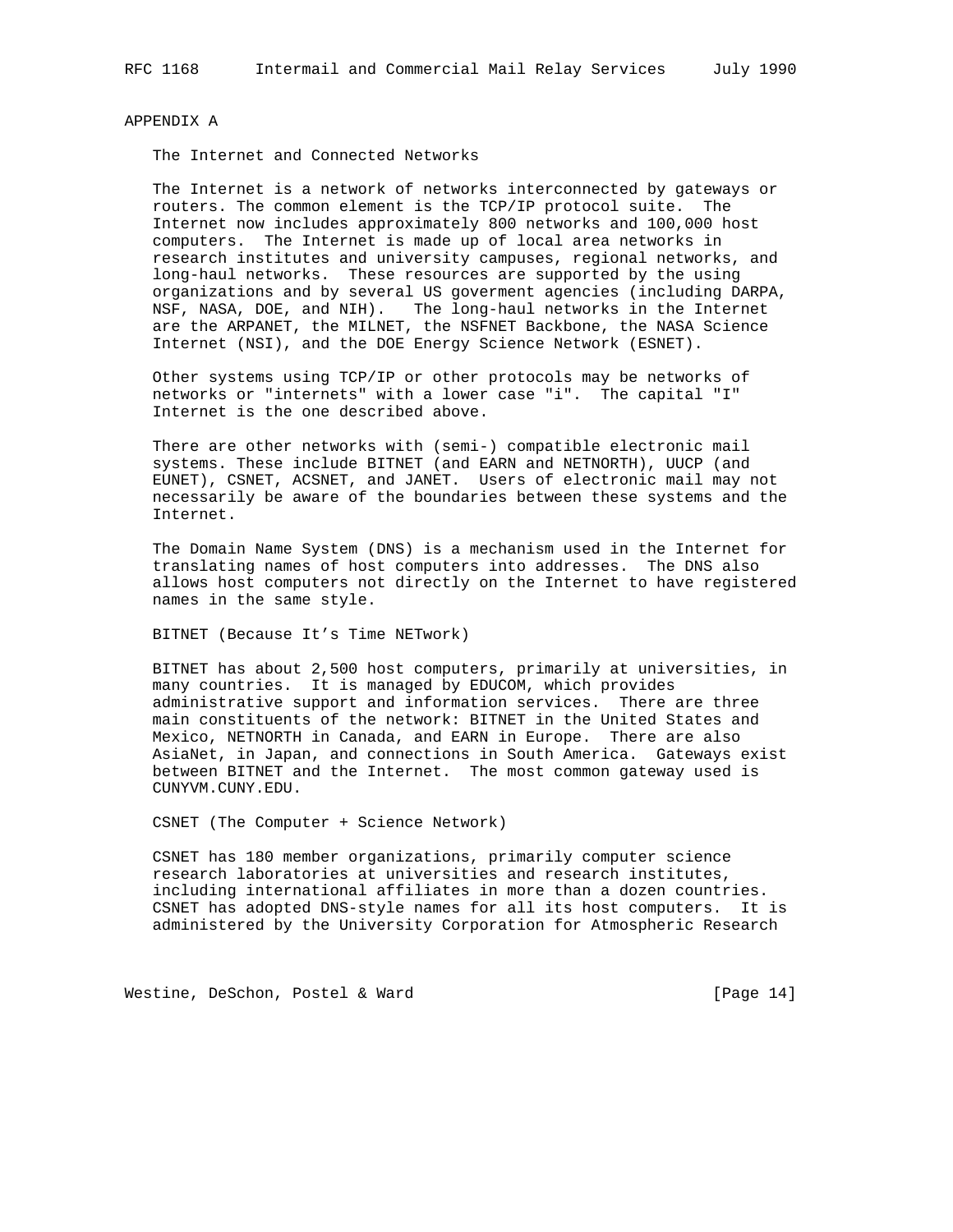(UCAR) and provides administrative support and information services via the CSNET Information Center (CIC) at Bolt Beranek and Newman (BBN). The gateway between CSNET and the Internet is RELAY.CS.NET.

 Note: CSNET and BITNET have officially merged into a single organization as of October 1, 1989.

UUCP (UNIX to UNIX Copy)

 UUCP is a protocol, a set of files, and a set of commands for copying data files from one UNIX machine to another. These procedures are widely used to implement a hop-by-hop electronic mail system. This simple mechanism allows any UNIX host computer to join the system by arranging a connection (dial-up or permanent) with any UNIX host already in the system. In the basic UUCP system, mail is source routed by the sending user through a path of connected hosts to the destination. Currently, there are databases of connection information (UUCP maps) and programs (pathalias) that aid in determining routes. There is some use of DNS-style names by UUCP hosts. EUNET is a UUCP-based network in Europe, and JUNET is a similar net in Japan. These international branches of UUCP use DNS style names as well. There are many hosts that may relay mail between UUCP and the Internet. One prominent gateway is UUNET.UU.NET.

JANET (Joint Academic NETwork)

 JANET is the primary academic network in the United Kingdom, linking about 1,000 computers at about 100 universities and research institutes. JANET has a domain name system similar to that of the Internet, but the order of the domain name parts is opposite (with the top-level domain on the left). The protocols used in JANET are the UK "Coloured Books". The primary gateway between JANET and the Internet is NSFNET-RELAY.AC.UK.

ACSNET (Australian Computer Science Network)

 ACSNET is the principal electronic mail system for the computer science and academic research community in Australia, connecting about 300 sites. It works similarly to UUCP. ACSNET has a domain naming syntax similar to that for Internet domains. The gateways between ACSNET and the Internet are MUNNARI.OZ.AU and UUNET.UU.NET.

APPENDIX B

<<< Mail Systems Map >>>

Westine, DeSchon, Postel & Ward [Page 15]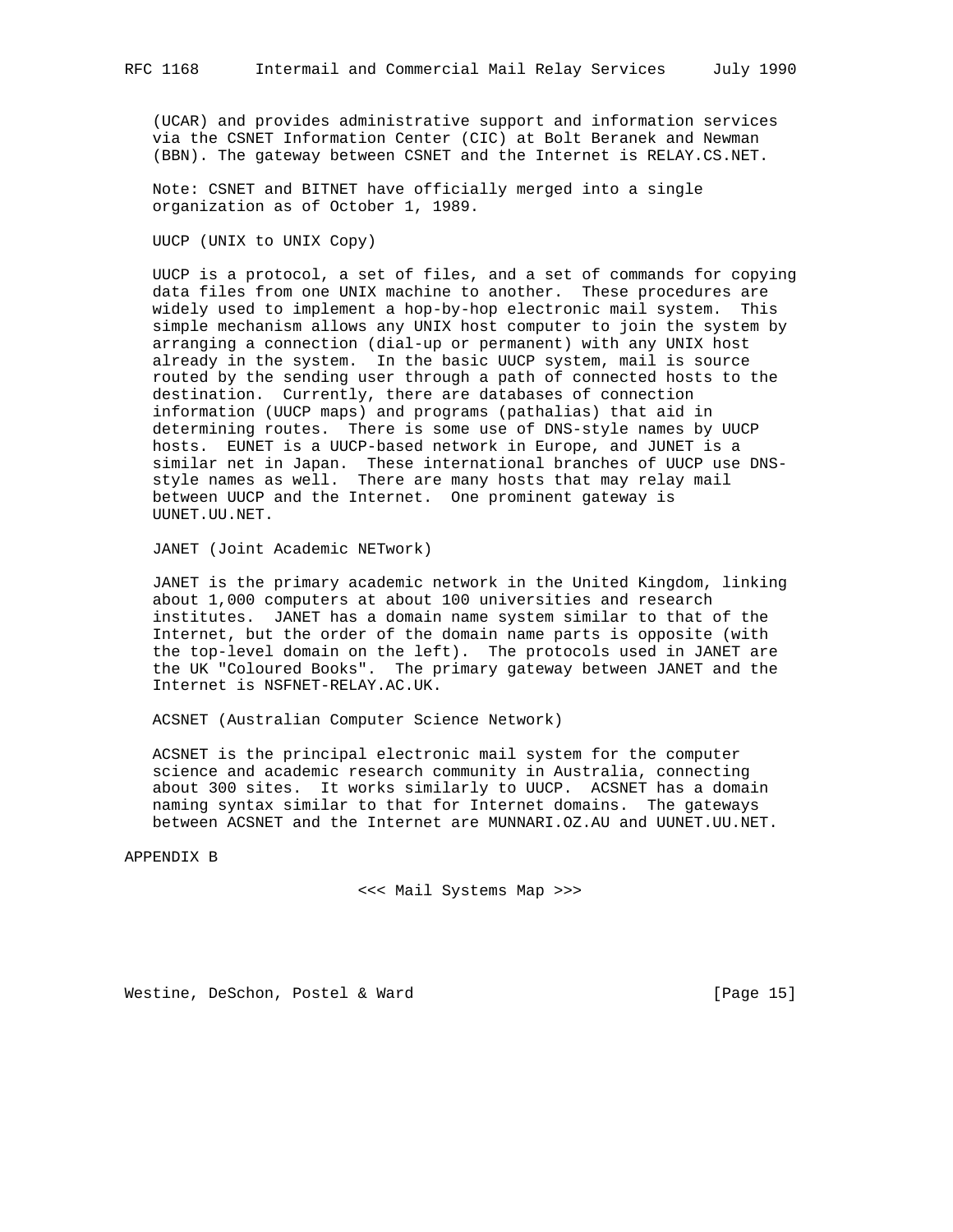# APPENDIX C

| March 1990             | sent       | read   | total |
|------------------------|------------|--------|-------|
| Telemail               | 1291       | 768    | 2059  |
| MCI Mail               | 56         | 44     | 100   |
| Compmail               | 634        | 306    | 940   |
| NSF-Mail               | 370        | 243    | 613   |
| CGnet                  | 171        | 82     | 253   |
| USDA Mail              | 6          | 1      | 7     |
| BellSouth              | 6          | 10     | 16    |
| Other                  | U          | ∩      | ∩     |
| Total<br>Days in Month | 2534<br>31 | 1454   | 3988  |
| Messages per Day       |            | 128.65 |       |
|                        |            |        |       |

| April 1990                                                                   | sent                                      | read                                     | total                                      |
|------------------------------------------------------------------------------|-------------------------------------------|------------------------------------------|--------------------------------------------|
| Telemail<br>MCT Mail<br>Compmail<br>CGnet<br>USDA Mail<br>BellSouth<br>Other | 1363<br>40<br>771<br>361<br>28<br>98<br>O | 696<br>39<br>329<br>191<br>31<br>73<br>N | 2059<br>79<br>1100<br>552<br>59<br>17<br>N |
| Total<br>Days in Month<br>Messages per Day                                   | 2661<br>30                                | 1361<br>134.07                           | 4022                                       |

| May 1990               | sent       | read   | total |
|------------------------|------------|--------|-------|
| Telemail               | 1007       | 561    | 1568  |
| MCI Mail               | 23         | 12.    | 35    |
| Compmail               | 815        | 359    | 1174  |
| CGnet                  | 406        | 210    | 616   |
| USDA Mail              | 12.        | 5      | 17    |
| BellSouth              | 167        | 93     | 260   |
| Other                  | 0          | U      | 0     |
| Total<br>Days in Month | 2430<br>31 | 1240   | 3670  |
| Messages per Day       |            | 118.39 |       |
|                        |            |        |       |

Westine, DeSchon, Postel & Ward (Page 16)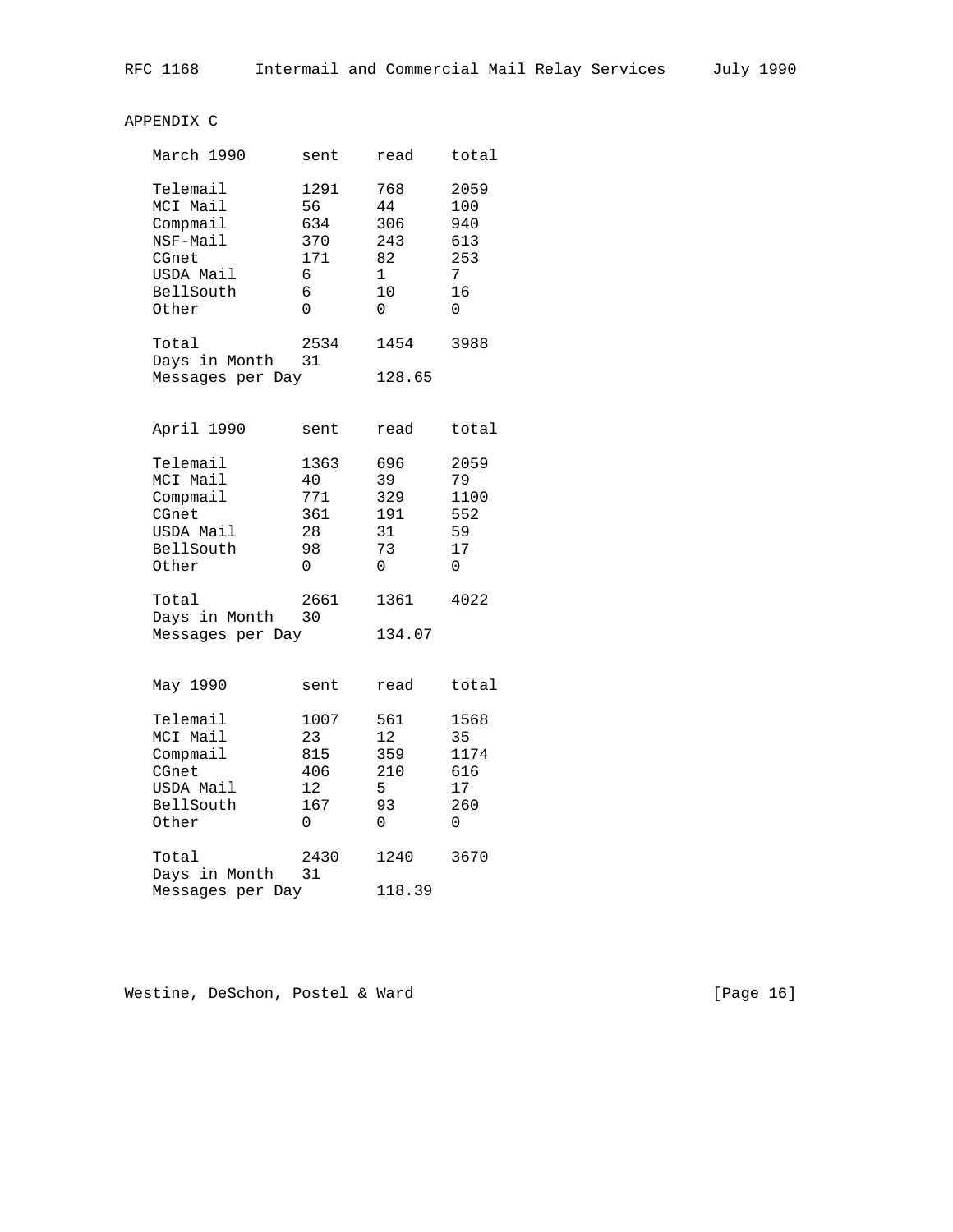APPENDIX D

The Domain Name System

 The Domain Name System (DNS) provides for the translation between host names and addresses. Within the Internet, this means translating from a name, such as "ABC.ISI.EDU", to an IP address such as "128.9.0.123". The DNS is a set of protocols and databases. The protocols define the syntax and semantics for a query language to ask questions about information located by DNS-style names. The databases are distributed and replicated. There is no dependence on a single central server, and each part of the database is provided in at least two servers.

 In addition to translating names to addresses for hosts that are in the Internet, the DNS provides for registering DNS-style names for other hosts reachable (via electronic mail) through gateways or mail relays. The records for such name registration point to an Internet host (one with an IP address) that acts as a mail forwarder for the registered host. For example, the Australian host "YARRA.OZ.AU" is registered in the DNS with a pointer to the mail relay "UUNET.UU.NET". This gives electronic mail users a uniform mail addressing syntax and avoids making them aware of the underlying network boundaries.

Westine, DeSchon, Postel & Ward [Page 17]